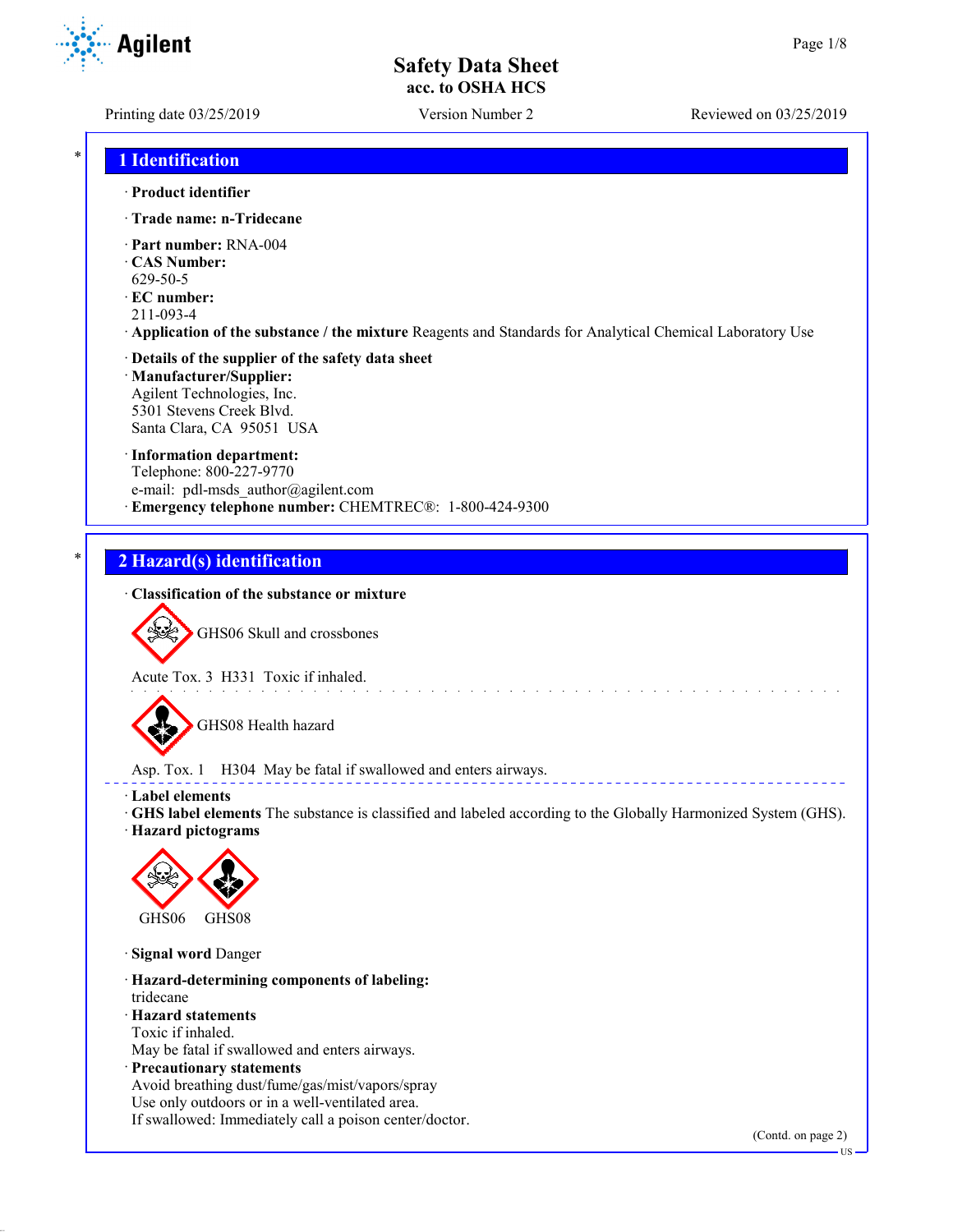Printing date 03/25/2019 Version Number 2 Reviewed on 03/25/2019

**Trade name: n-Tridecane** (Contd. of page 1) Specific treatment (see on this label). Do NOT induce vomiting. IF INHALED: Remove person to fresh air and keep comfortable for breathing. Call a poison center/doctor. Store in a well-ventilated place. Keep container tightly closed. Store locked up. Dispose of contents/container in accordance with local/regional/national/international regulations. · **Classification system:** · **NFPA ratings (scale 0 - 4)** 1 1  $\overline{0}$  $Health = 1$  $Fire = 1$ Reactivity  $= 0$ · **HMIS-ratings (scale 0 - 4)** HEALTH FIRE REACTIVITY  $\boxed{0}$  Reactivity = 0  $\vert$  1  $1$  Fire = 1  $Health = 1$ · **Other hazards** · **Results of PBT and vPvB assessment** · **PBT:** Not applicable. · **vPvB:** Not applicable. **3 Composition/information on ingredients** · **Chemical characterization: Substances** · **CAS No. Description** 629-50-5 tridecane · **Identification number(s)** · **EC number:** 211-093-4 \* **4 First-aid measures** · **Description of first aid measures** · **General information:** Immediately remove any clothing soiled by the product. Remove breathing apparatus only after contaminated clothing have been completely removed. In case of irregular breathing or respiratory arrest provide artificial respiration.

#### · **After inhalation:**

- Supply fresh air or oxygen; call for doctor.
- In case of unconsciousness place patient stably in side position for transportation.
- · **After skin contact:** Immediately wash with water and soap and rinse thoroughly.
- · **After eye contact:** Rinse opened eye for several minutes under running water. Then consult a doctor.
- · **After swallowing:** If symptoms persist consult doctor.
- · **Information for doctor:**
- · **Most important symptoms and effects, both acute and delayed** No further relevant information available.

(Contd. on page 3)

US

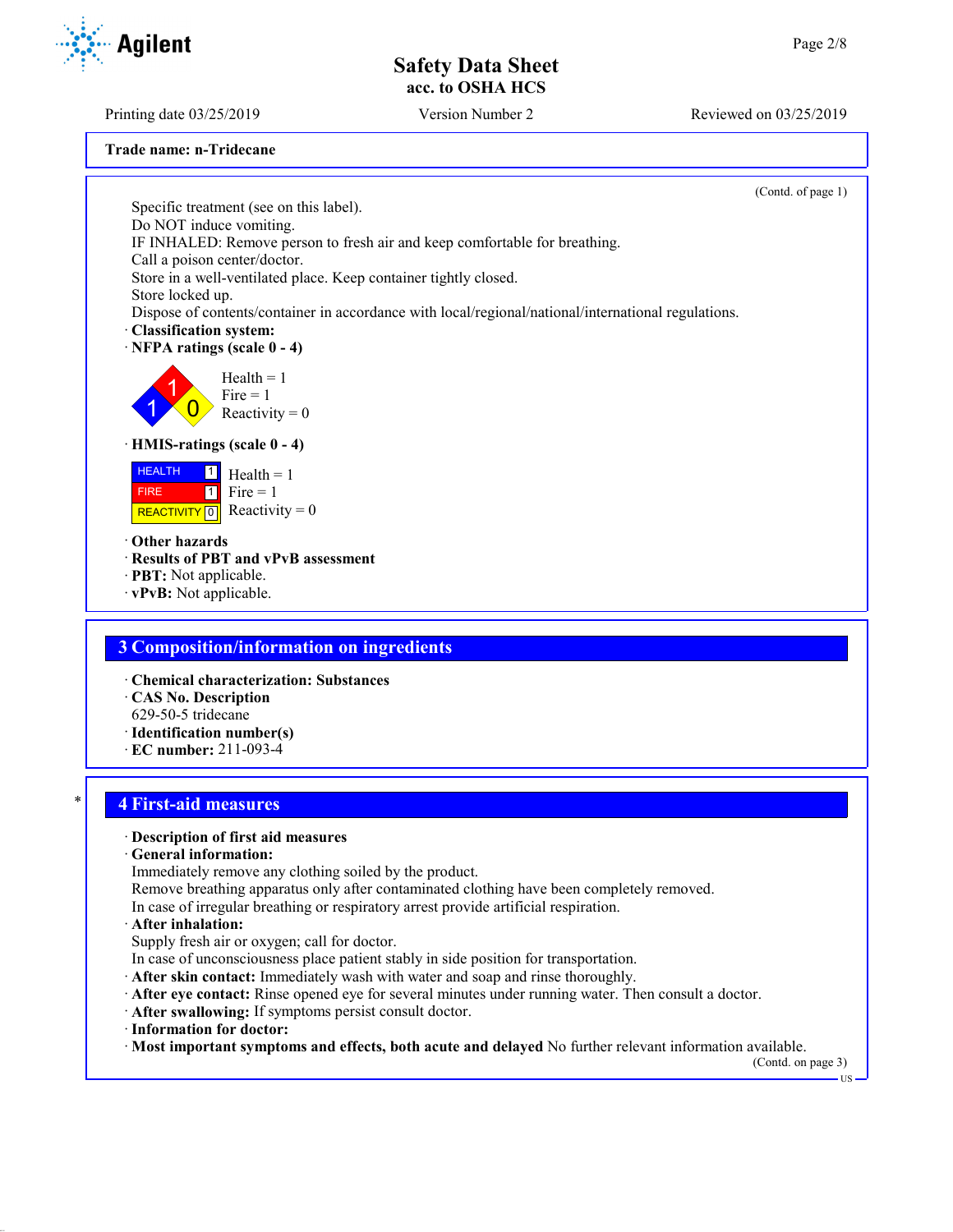Printing date 03/25/2019 Version Number 2 Reviewed on 03/25/2019

**Trade name: n-Tridecane**

(Contd. of page 2)

· **Indication of any immediate medical attention and special treatment needed**

No further relevant information available.

## \* **5 Fire-fighting measures**

- · **Extinguishing media**
- · **Suitable extinguishing agents:**

CO2, extinguishing powder or water spray. Fight larger fires with water spray or alcohol resistant foam.

- · **Special hazards arising from the substance or mixture** No further relevant information available.
- · **Advice for firefighters**
- · **Protective equipment:** Mouth respiratory protective device.

## \* **6 Accidental release measures**

· **Personal precautions, protective equipment and emergency procedures** Not required.

- · **Environmental precautions:** Do not allow to enter sewers/ surface or ground water.
- · **Methods and material for containment and cleaning up:**

Absorb with liquid-binding material (sand, diatomite, acid binders, universal binders, sawdust). Dispose contaminated material as waste according to item 13.

Ensure adequate ventilation.

- · **Reference to other sections**
- See Section 7 for information on safe handling.

See Section 8 for information on personal protection equipment.

See Section 13 for disposal information.

· **Protective Action Criteria for Chemicals**

· **PAC-1:**

· **PAC-2:**

· **PAC-3:**

## \* **7 Handling and storage**

- · **Handling:**
- · **Precautions for safe handling**
- Ensure good ventilation/exhaustion at the workplace.
- Open and handle receptacle with care.
- Prevent formation of aerosols.
- · **Information about protection against explosions and fires:** Keep respiratory protective device available.
- · **Conditions for safe storage, including any incompatibilities**
- · **Storage:**
- · **Requirements to be met by storerooms and receptacles:** No special requirements.
- · **Information about storage in one common storage facility:** Not required.
- · **Further information about storage conditions:** Keep receptacle tightly sealed.

(Contd. on page 4)

0.0073 ppm

0.08 ppm

2.3 ppm



US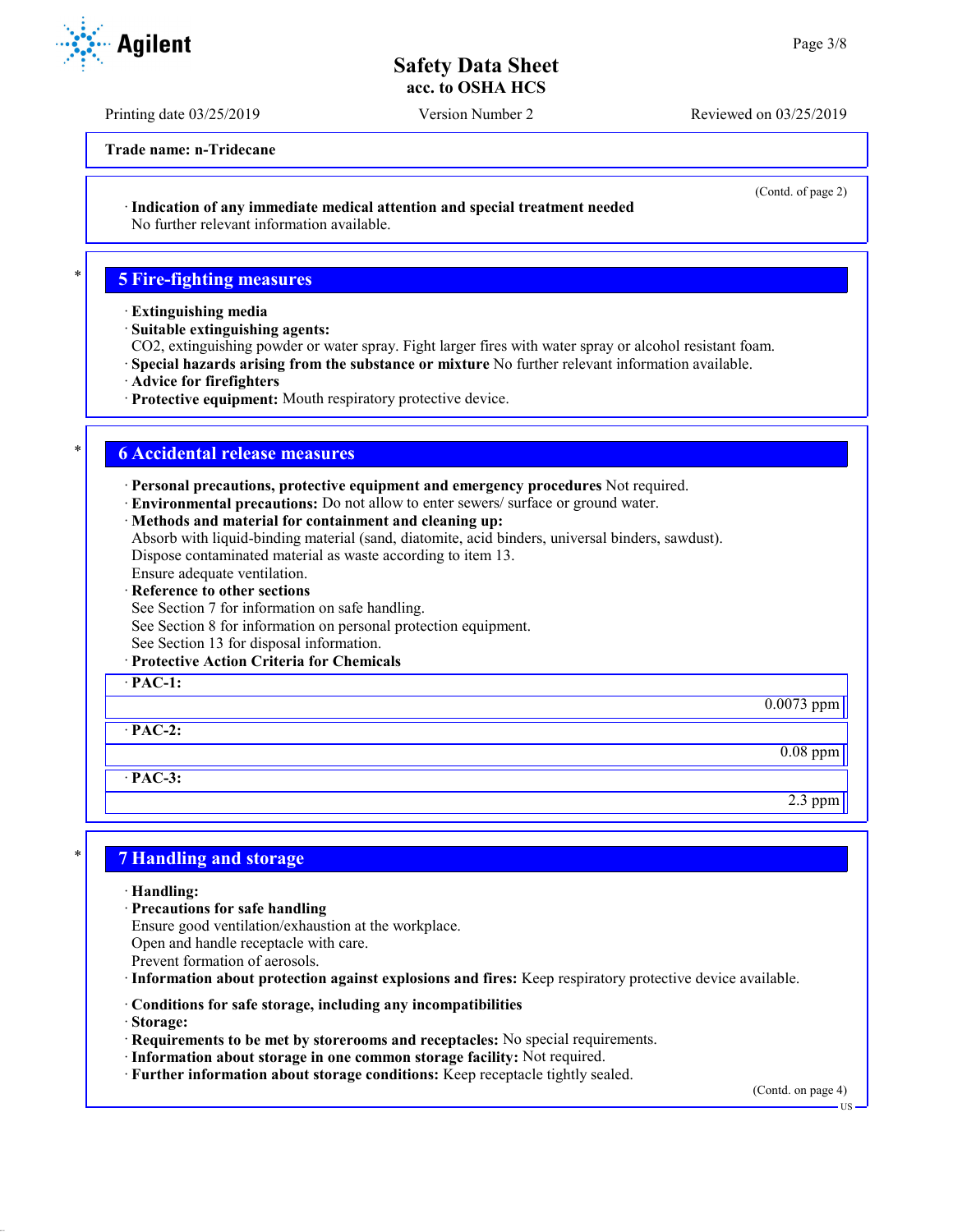Printing date 03/25/2019 Version Number 2 Reviewed on 03/25/2019

**Trade name: n-Tridecane**

· **Specific end use(s)** No further relevant information available.

### \* **8 Exposure controls/personal protection**

· **Additional information about design of technical systems:** No further data; see item 7.

- · **Control parameters**
- · **Components with limit values that require monitoring at the workplace:**

The following constituent is the only constituent of the product which has a PEL, TLV or other recommended exposure limit.

The following constituents are the only constituents of the product which have a PEL, TLV or other recommended exposure limit.

At this time, the remaining constituent has no known exposure limits.

At this time, the other constituents have no known exposure limits.

· **Additional information:** The lists that were valid during the creation were used as basis.

#### · **Exposure controls**

- · **Personal protective equipment:**
- · **General protective and hygienic measures:**

Keep away from foodstuffs, beverages and feed.

Immediately remove all soiled and contaminated clothing.

Wash hands before breaks and at the end of work.

Store protective clothing separately.

#### · **Breathing equipment:**

When used as intended with Agilent instruments, the use of the product under normal laboratory conditions and with standard practices does not result in significant airborne exposures and therefore respiratory protection is not needed.

Under an emergency condition where a respirator is deemed necessary, use a NIOSH or equivalent approved device/equipment with appropriate organic or acid gas cartridge.

#### · **Protection of hands:**

Although not recommended for constant contact with the chemicals or for clean-up, nitrile gloves 11-13 mil thickness are recommended for normal use. The breakthrough time is 1 hr. For cleaning a spill where there is direct contact of the chemical, butyl rubber gloves are recommended 12-15 mil thickness with breakthrough times exceeding 4 hrs. Supplier recommendations should be followed.

#### · **Material of gloves**

For normal use: nitrile rubber, 11-13 mil thickness

For direct contact with the chemical: butyl rubber, 12-15 mil thickness

The selection of the suitable gloves does not only depend on the material, but also on further marks of quality and varies from manufacturer to manufacturer.

#### · **Penetration time of glove material**

For normal use: nitrile rubber: 1 hour

For direct contact with the chemical: butyl rubber: >4 hours

· **Eye protection:** Goggles recommended during refilling.

### **9 Physical and chemical properties**

· **Information on basic physical and chemical properties**

· **General Information**

· **Appearance:**

Form: Fluid

(Contd. on page 5)

US



(Contd. of page 3)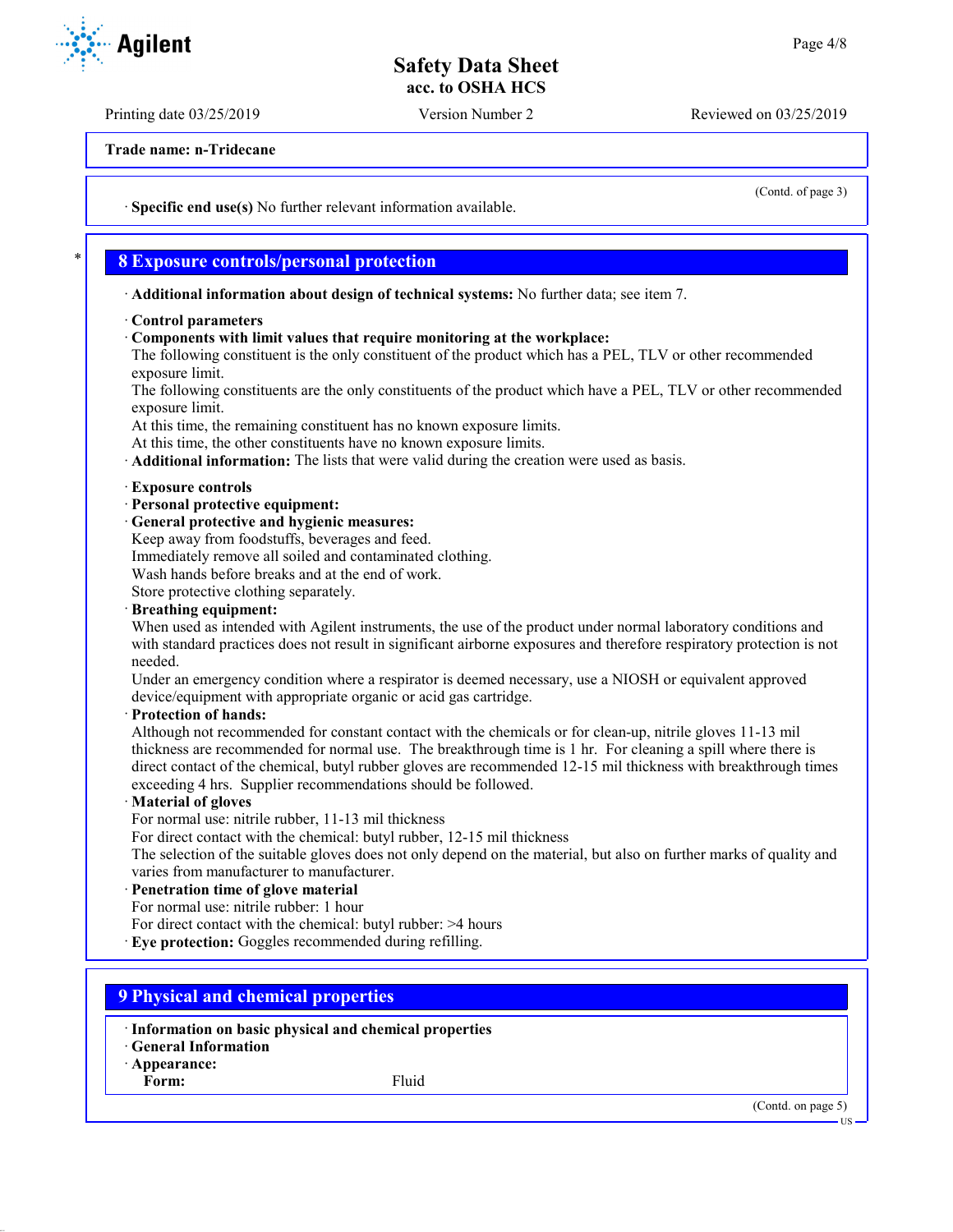Printing date 03/25/2019 Version Number 2 Reviewed on 03/25/2019

| Trade name: n-Tridecane |  |
|-------------------------|--|
|-------------------------|--|

|                                                            |                                               | (Contd. of page 4) |
|------------------------------------------------------------|-----------------------------------------------|--------------------|
| Color:                                                     | Not determined.                               |                    |
| · Odor:                                                    | Characteristic                                |                    |
| Odor threshold:                                            | Not determined.                               |                    |
| · pH-value:                                                | Not determined.                               |                    |
| Change in condition                                        |                                               |                    |
| <b>Melting point/Melting range:</b>                        | $-5.5$ °C (22.1 °F)                           |                    |
| <b>Boiling point/Boiling range:</b>                        | Undetermined.                                 |                    |
| · Flash point:                                             | 94 °C (201.2 °F)                              |                    |
| · Flammability (solid, gaseous):                           | Not applicable.                               |                    |
| · Decomposition temperature:                               | Not determined.                               |                    |
| · Auto igniting:                                           | Not determined.                               |                    |
| Danger of explosion:                                       | Product does not present an explosion hazard. |                    |
| <b>Explosion limits:</b>                                   |                                               |                    |
| Lower:                                                     | Not determined.                               |                    |
| Upper:                                                     | Not determined.                               |                    |
| · Vapor pressure:                                          | Not determined.                               |                    |
| $\cdot$ Density at 20 °C (68 °F):                          | $0.756$ g/cm <sup>3</sup> (6.30882 lbs/gal)   |                    |
| · Relative density                                         | Not determined.                               |                    |
| · Vapor density                                            | Not determined.                               |                    |
| <b>Evaporation rate</b>                                    | Not determined.                               |                    |
| · Solubility in / Miscibility with                         |                                               |                    |
| Water:                                                     | Not miscible or difficult to mix.             |                    |
| · Partition coefficient (n-octanol/water): Not determined. |                                               |                    |
| · Viscosity:                                               |                                               |                    |
| Dynamic:                                                   | Not determined.                               |                    |
| Kinematic:                                                 | Not determined.                               |                    |
| <b>VOC</b> content:                                        | $0.00\%$                                      |                    |
|                                                            | $0.0$ g/l / 0.00 lb/gal                       |                    |
| Other information                                          | No further relevant information available.    |                    |

## **10 Stability and reactivity**

· **Reactivity** No further relevant information available.

- · **Chemical stability**
- · **Thermal decomposition / conditions to be avoided:** No decomposition if used according to specifications.
- · **Possibility of hazardous reactions** No dangerous reactions known.
- · **Conditions to avoid** No further relevant information available.
- · **Incompatible materials:** No further relevant information available.
- · **Hazardous decomposition products:** No dangerous decomposition products known.

(Contd. on page 6)

US

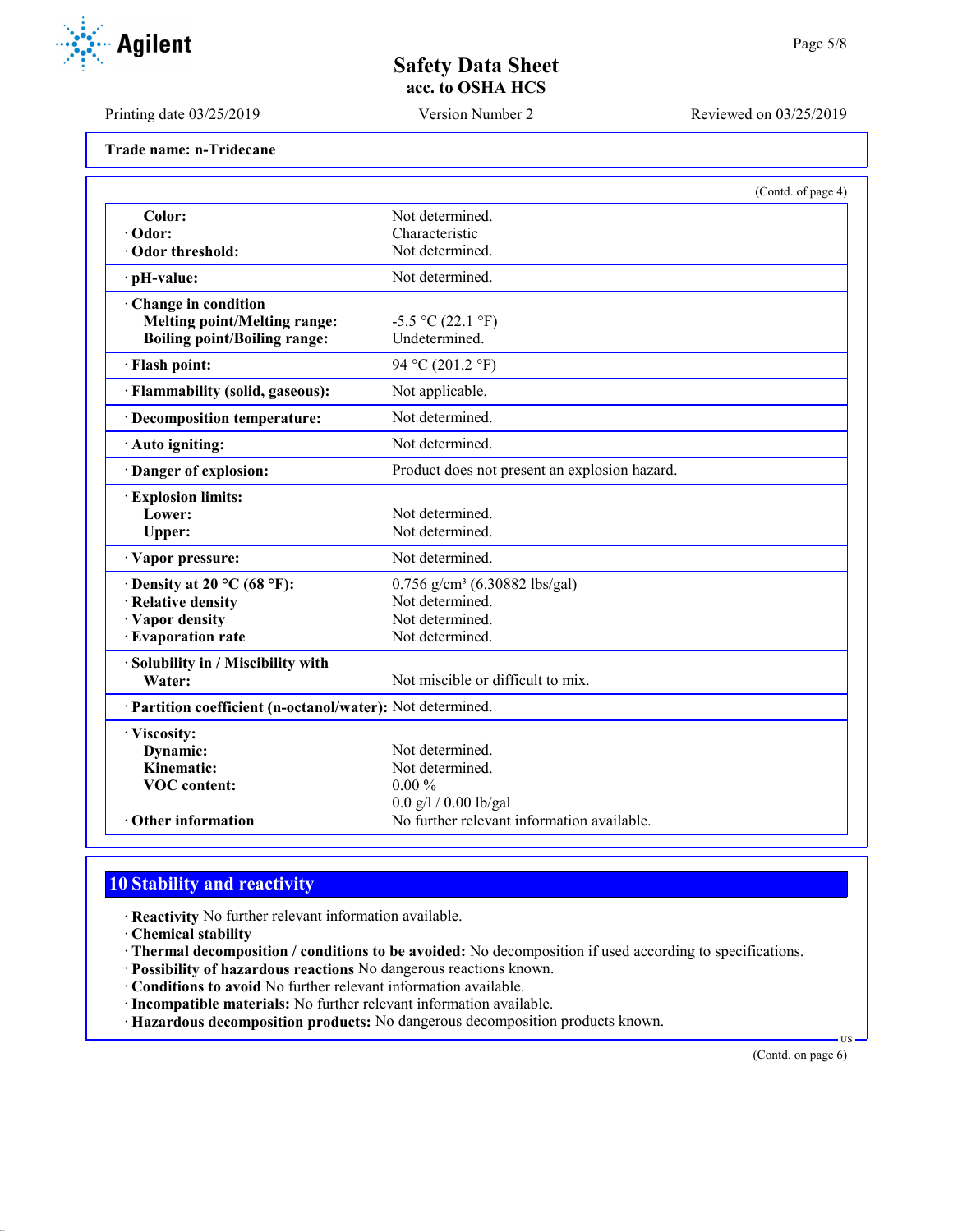Printing date 03/25/2019 Version Number 2 Reviewed on 03/25/2019

**Trade name: n-Tridecane**

## **11 Toxicological information**

· **Information on toxicological effects**

· **Acute toxicity:**

· **LD/LC50 values that are relevant for classification:**

## **ATE (Acute Toxicity Estimate)**

Dermal  $LD50$   $>2,000$  mg/kg (rat) Inhalative LC50/4 h  $>4.95$  mg/L (rat)

#### **629-50-5 tridecane**

| Oral   | LD50 | $\sqrt{5,000 \text{ mg/kg}}$ (rat)      |
|--------|------|-----------------------------------------|
| Dermal | LD50 | $\geq$ 2,000 mg/kg (rat)                |
|        |      | Inhalative $LC50/4 h$ >4.951 mg/L (rat) |

· **Primary irritant effect:**

· **on the skin:** No irritant effect.

· **on the eye:** No irritating effect.

· **Sensitization:** No sensitizing effects known.

· **Additional toxicological information:**

### · **Carcinogenic categories**

· **IARC (International Agency for Research on Cancer)**

Substance is not listed.

· **NTP (National Toxicology Program)**

Substance is not listed.

· **OSHA-Ca (Occupational Safety & Health Administration)**

Substance is not listed.

## **12 Ecological information**

· **Toxicity**

- · **Aquatic toxicity:** No further relevant information available.
- · **Persistence and degradability** No further relevant information available.
- · **Behavior in environmental systems:**
- · **Bioaccumulative potential** No further relevant information available.
- · **Mobility in soil** No further relevant information available.
- · **Additional ecological information:**

· **General notes:**

Water hazard class 1 (Assessment by list): slightly hazardous for water

Do not allow undiluted product or large quantities of it to reach ground water, water course or sewage system.

- · **Results of PBT and vPvB assessment**
- · **PBT:** Not applicable.
- · **vPvB:** Not applicable.
- · **Other adverse effects** No further relevant information available.

(Contd. on page 7)

US



(Contd. of page 5)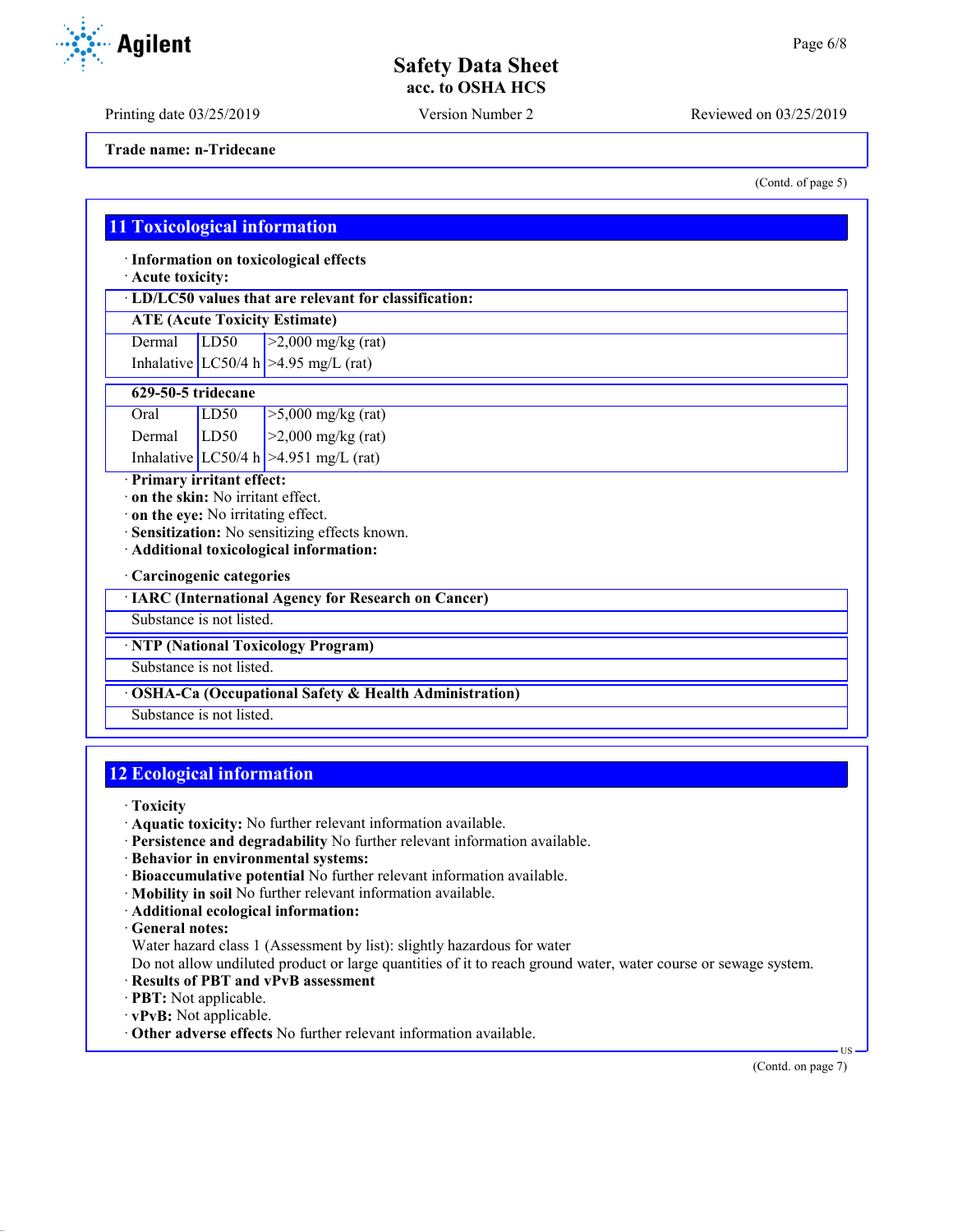Printing date 03/25/2019 Version Number 2 Reviewed on 03/25/2019

**Trade name: n-Tridecane**

(Contd. of page 6)

## **13 Disposal considerations**

· **Waste treatment methods**

· **Recommendation:**

Must not be disposed of together with household garbage. Do not allow product to reach sewage system.

· **Uncleaned packagings:**

· **Recommendation:** Disposal must be made according to official regulations.

| <b>14 Transport information</b>                                                   |                 |
|-----------------------------------------------------------------------------------|-----------------|
| $\cdot$ UN-Number<br>· DOT, ADN, IMDG, IATA                                       | not regulated   |
| · UN proper shipping name<br>· DOT, ADN, IMDG, IATA                               | not regulated   |
| Transport hazard class(es)                                                        |                 |
| · DOT, ADN, IMDG, IATA<br>· Class                                                 | not regulated   |
| · Packing group<br>· DOT, IMDG, IATA                                              | not regulated   |
| · Environmental hazards:                                                          | Not applicable. |
| · Special precautions for user                                                    | Not applicable. |
| Transport in bulk according to Annex II of<br><b>MARPOL73/78 and the IBC Code</b> | Not applicable. |
| · UN "Model Regulation":                                                          | not regulated   |

## **15 Regulatory information**

· **Safety, health and environmental regulations/legislation specific for the substance or mixture** · **Sara**

| · Section 355 (extremely hazardous substances):             |
|-------------------------------------------------------------|
| Substance is not listed.                                    |
| · Section 313 (Specific toxic chemical listings):           |
| Substance is not listed.                                    |
| · TSCA (Toxic Substances Control Act):                      |
| Substance is listed.                                        |
| · Proposition 65                                            |
| Chemicals known to cause cancer:                            |
| Substance is not listed.                                    |
| Chemicals known to cause reproductive toxicity for females: |
| Substance is not listed.                                    |
| (Contd. on page 8)                                          |
| -US                                                         |